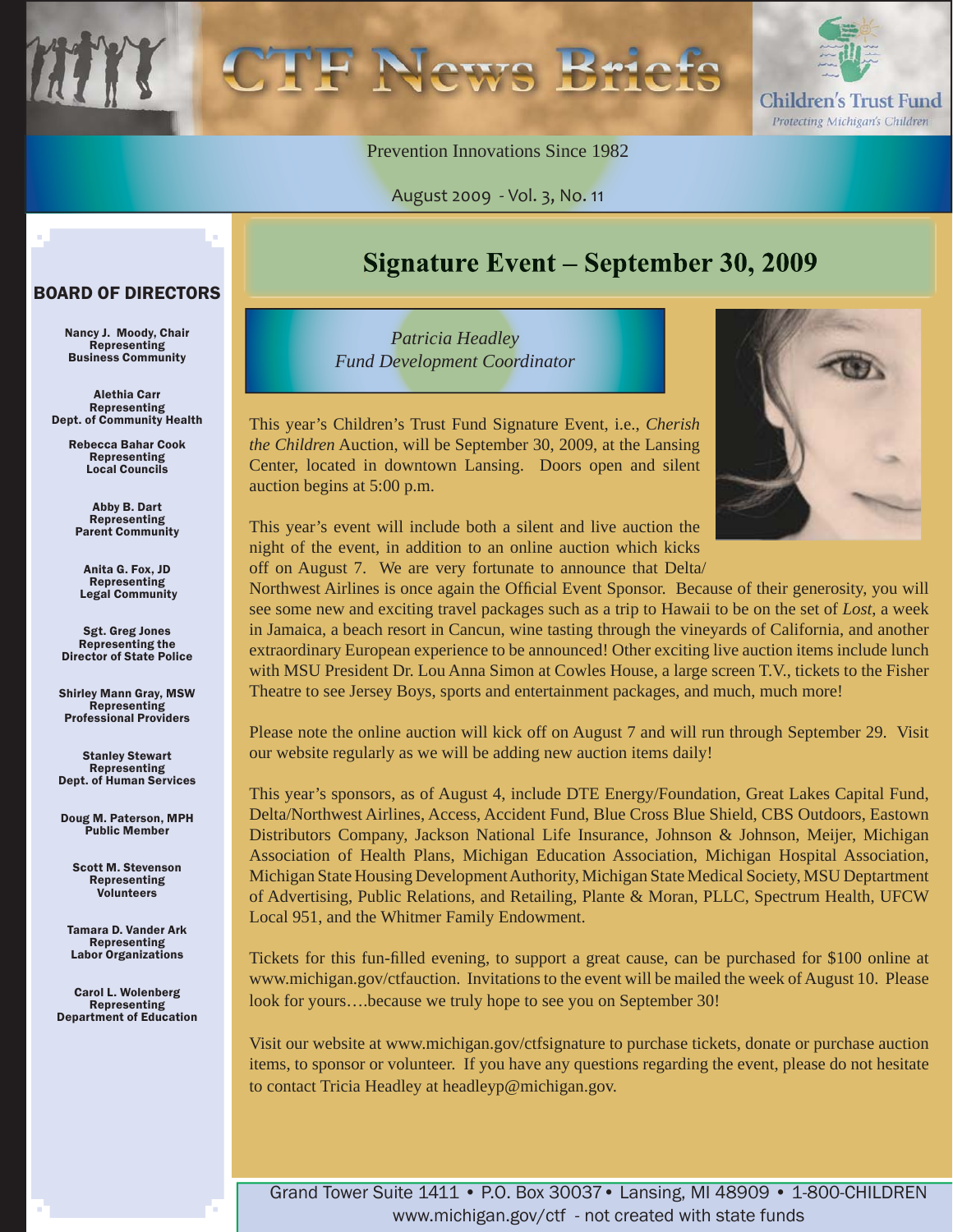### **LCFY10 Application Renewals**

We at CTF wish to express appreciation for all the hard work and effort you've put into completing the 2010–2012 application renewal. This year's renewal presented new opportunities and challenges, and you've done tremendous work to successfully complete your renewals.

After the CTF office approves an application, it then goes to DHS for review. Their review focuses on the application's budget. This effort can take anywhere from 6-8 weeks, culminating with the electronic signature agreement completion. The DHS procedures may lead to a request(s) for additional information or application changes, which would then send the application back to councils for corrections. For that reason, it is very important that you expediently answer email information requests and/ or make any corrections and resubmit the application, in order to receive next year's funding in a timely manner. Likewise, if your application has not yet been approved by CTF, please make any requested corrections and resubmit as soon as possible.

### **Obligation/Estimated Expenditure Reports**

Like last year, you are being asked to complete an Obligation/Estimated Expenditure Report no later than September 10, 2009. This report is necessary in order to secure your council's 4th quarter funding payment for fiscal year 2009.

Note: You may not be able to complete the Obligation Report until all previous quarterly reports are completed. To access the Obligation Report, log into EGrAMS and choose dropdowns, Local Council/Reporting/Progress Reports and click "Go." In the Program field, click the lookup button and choose LC 2007-2 and click "Find." If you wish to see all of your reports for the year, click the "All" radial button to the right of "Status" prior to clicking the "Find" button. You will then see a line in black that says Obligation Report. Click on that line as it is a link to the report. Complete the report, save it, and close out. After closing the report you will be returned to the screen with the black line naming the report. You will then see a submit column. Click in the applicable box and then click the "OK" button at the bottom of the page. Please contact Emily Wachsberger (wachsbergere@michigan.gov) with any questions/concerns.

*Emily Schuster-Wachsberger Local Council Coordinator*

### **Volunteers Sought**

There are still opportunities for local councils to volunteer for the following three sub-committees: Fund Raising, Best Practices/Peer Mentoring, and CAP Month. Your participation and input will impact the direction and outcomes of these endeavors. CTF is grateful for your past volunteer guidance and efforts, which have contributed to our programming. Please contact Emily Wachsberger (wachsbergere@michigan.gov) and/or Sarah Davis (daviss11@michigan.gov) with any questions and/ or your choice(s) of sub-committee involvement.

### **3rd Quarter Reports**

Third quarter reports were due on July 20, 2009. If you've not already done so, please complete and/or correct, and (re)submit. Once all three reports (Expenditure, Activity and Program Register) have been approved, CTF will submit expenditures to DHS.

### **Iron/Dickinson Caught Being Safe Program**

The Children's Trust Fund local council in Iron and Dickson counties is participating in the Fifth Annual "Caught Being Safe" coupon campaign this summer. Their community efforts were recognized in the *Iron Mountain Daily News* and the story is available online at http://www.ironmountaindailynews.com/page/content.detail/id/508998.html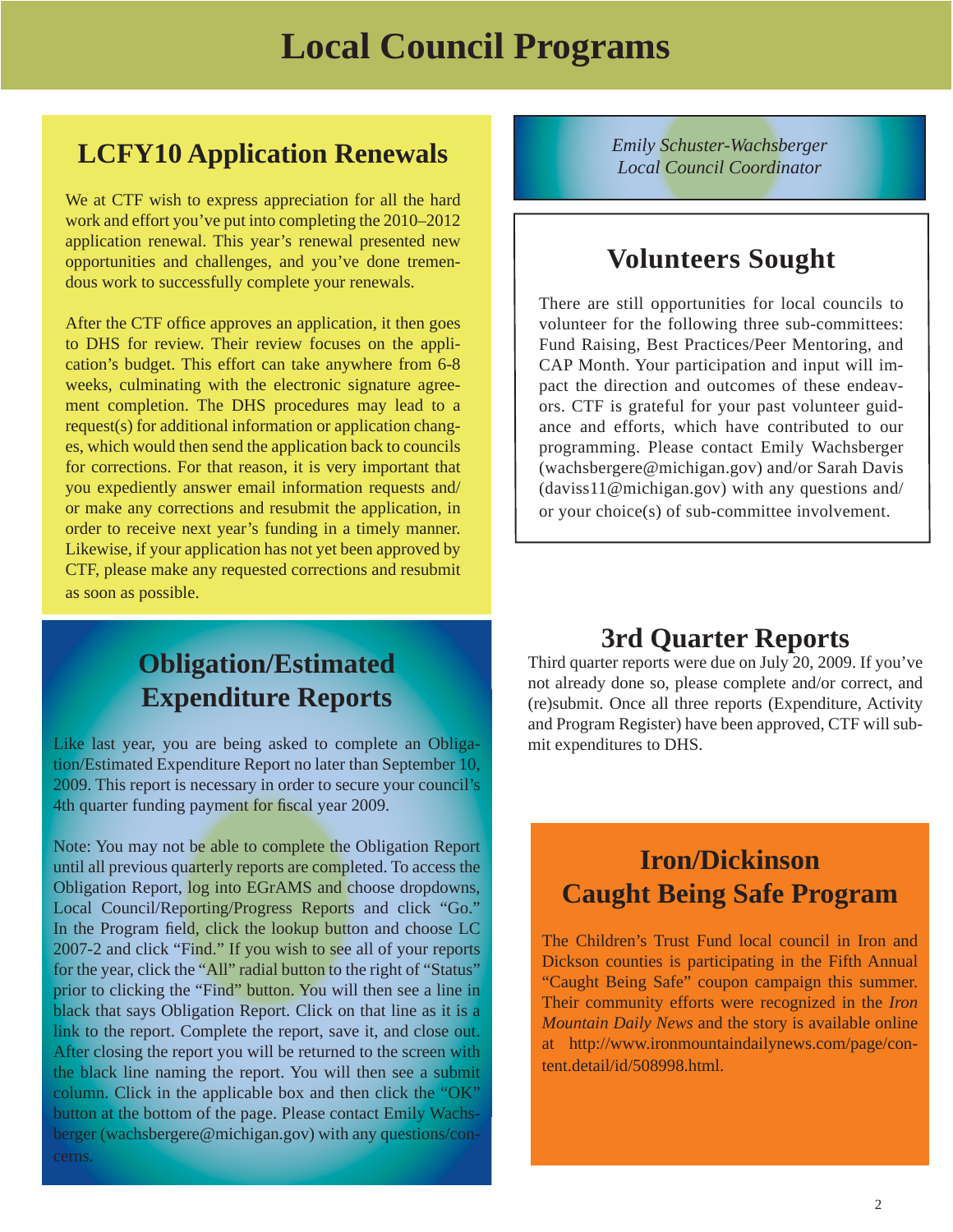## **Direct Service Programs**

*Ongoing thanks and appreciation for your commitment to Michigan's communities! Sylvia Brown Jones, Direct Services Coordinator*

### **Direct Services Grants**

The end of the fiscal year on September 30, 2009, is fast approaching. CTF will need your 4th Quarter FSR estimates by September 10, 2009. Your final, actual FSR, needs to be submitted by October 10, 2009, for a timely payment. Congratulations on your reporting performance. Most of you have completed your 3rd Quarter Reports that were due July 20, 2009. This is close to a 90% performance rating. For those grantees that still have outstanding reports, or corrections are needed, please complete them as quickly as possible.

You have probably seen the "Meet and Greet" notification for the new CTF Executive Director, Mike Foley. I encourage you to take advantage of this opportunity to meet Mike, and build on your collaborative relationship with your local council and other community partners. You are welcome to attend the Meet and Greet that is nearest to you.

Remember to keep sending in those success stories, announcements, or other related information that can be shared in the *News Briefs.*

### **Direct Service Success Stories**

The August spotlight goes to Big Brothers Big Sisters Michigan Capital Region's Family Mentoring Network program.

Shari Nelson, the program's executive director, shares the following two mentoring stories:

#### **Big Brother Clint and Little Brother Sammy**



"Clint has just been a huge help to us. He's taken Sammy sledding, trick-or-treating, ice skating, camping and to see the Harlem Globetrotters. One time Clint offered to fix up our basketball backboard. The next thing I knew, Clint and Sammy were cutting wood, painting and hanging up a brand new one! I really appreciate all the things he does for Sammy—you couldn't have matched my boy with a better person. Sammy feels so safe with him, and he's really started to come out of his shell. They get along so well!"

– Sammy's mother, Alechia



#### **Big Brother C.J. and Little Brother Marton**

In 2001, C.J. was matched with Marton, a quiet, reserved 10-year-old who suffered from poor grades in school. Marton began going to the library at Michigan State University with C.J., where they would each study and do their homework. Marton's efforts started to pay off as he began coming home with A's and B's on his report card.

"We worked for years on improving his skills in the classroom and his ability to stay on task. That came to a climax in 2007 when he received a 3.5 grade point average," said C.J. "The look on Marton's face as he handed me his report card…and the joy that we both felt in accomplishing such a goal was phenomenal."

Marton's mother, Tonya, knows the importance of having C.J. in her son's life. "Marton, the eldest of three boys, now sees the importance of education and realizes the discipline and hard work it takes to achieve success," she said. "He already expresses a desire and looks forward to following in C.J.'s footsteps and becoming a Big Brother as well one day."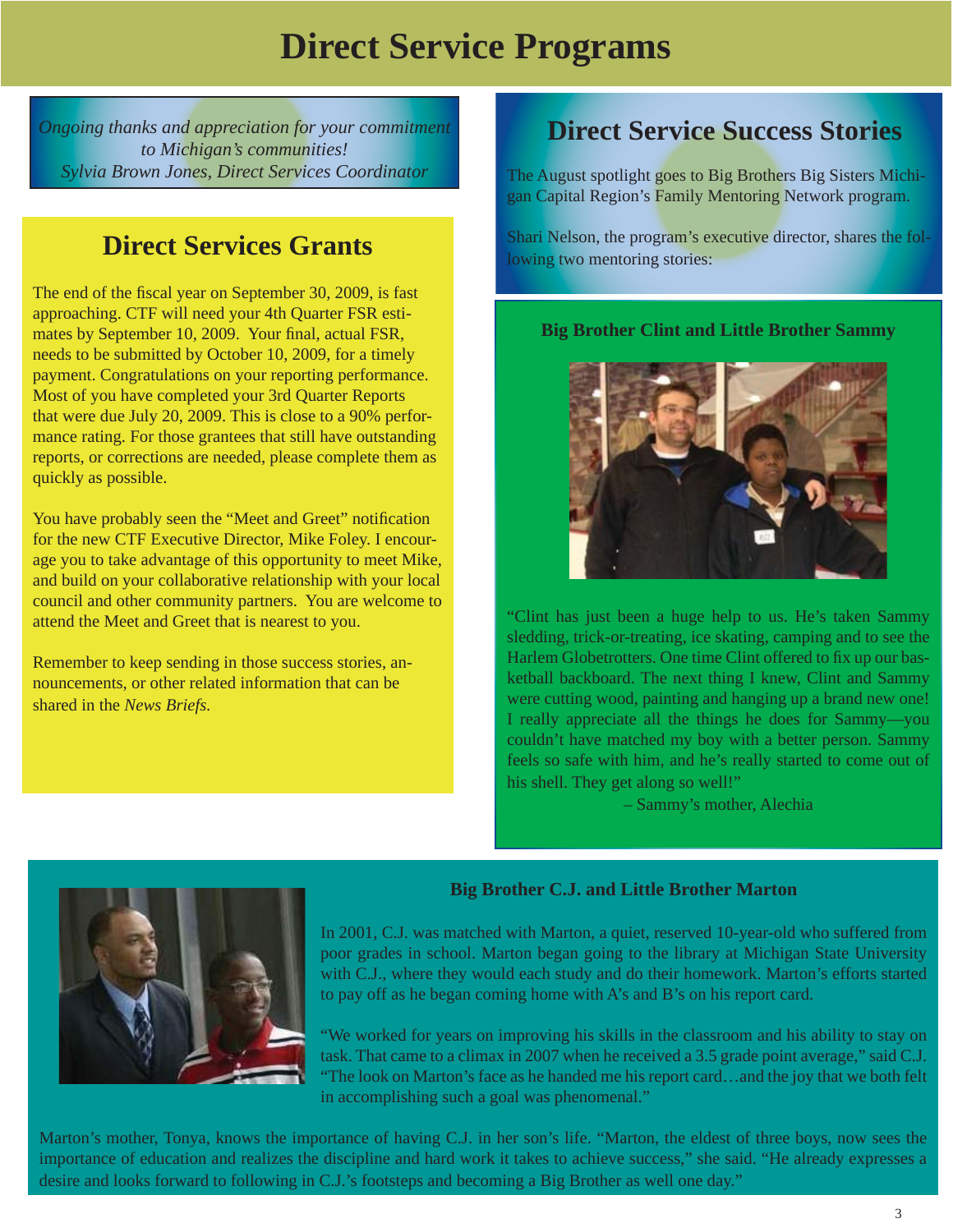## **Zero to Three Programs**

*M. Jeff Sadler Zero to Three Administrative Analyst*

## **Zero to Three AAPI/Nurturing Parenting Program In-Service**

On July 7, 2009, the Children's Trust Fund hosted an Adult-Adolescent Parenting Inventory (AAPI-2)/Nurturing Parenting Program full day in-service at the Kellogg Center in Lansing. Dr. Stephen Bavelok, PhD, was the guest speaker.



The AAPI is designed to assess the parenting and child-rearing attitudes of adult and adolescent parent and non-parent populations. Based on the known behaviors of abusive parents, responses to the AAPI provide an index of risk for practicing parenting behaviors known to contribute to the maltreatment of children. The present version (AAPI-2) is the revised and re-normed version of the original inventory first published in 1979.

The in-service was very well received by Zero to Three grantees with 73% of participants rating it as above average to superior.



### **The State Budget Process—Now is the Time to Share Your Stories and Communicate Your Value**

The big picture is this. Soon there will be budget targets set, which means that all department appropriations committees will be given a figure for their final appropriations decisions. Resources are tight and seem to be getting tighter with every new revenue-estimating report we hear. That said, our legislative leadership needs to know what's working in their communities. There has been legislative support for Zero to Three Secondary Prevention Funds in the Human Services, Education, and Community Health budgets, but difficult decisions are yet to be made. It is not our role to speak directly to the appropriations process. However, it is our responsibility to assure that our policymakers have good information on which to base their decisions in these difficult times. Here are some things you can do.

*Share your stories:* We have heard from several programs in which families have shared the value of being involved with a program or service funded by Zero to Three. If you get those, share them with your elected leaders.

*Quarterly reports:* Your quarterly reports are a rich resource, not only for the services being provided but the wonderful examples of community collaboration that are happening. Examples of ways your services are integrated with other efforts are important, and these examples of coordination and collaboration resonate with our policymakers.

*Connections with your work:* There is probably nothing more powerful than directly connecting families who are benefiting from your services with policymakers. There are many ways to do this. You can encourage families to communicate directly; host an informal meeting where parents come to the table with policymakers and share their stories; organize a child-watch type of event where elected leaders come to a site or a home so they can see clearly the value of the services being provided; or any other creative approach you might have.

Critical decisions will be made in the coming weeks. If our policymakers don't know and understand the value of your work, it will be difficult to sustain support with so many competing interests. Now is the time to share your stories. Your work is critical to the families you serve. You are achieving amazing outcomes. Our policymakers need to know as they make these tough decisions.

#### --**Michael Foley**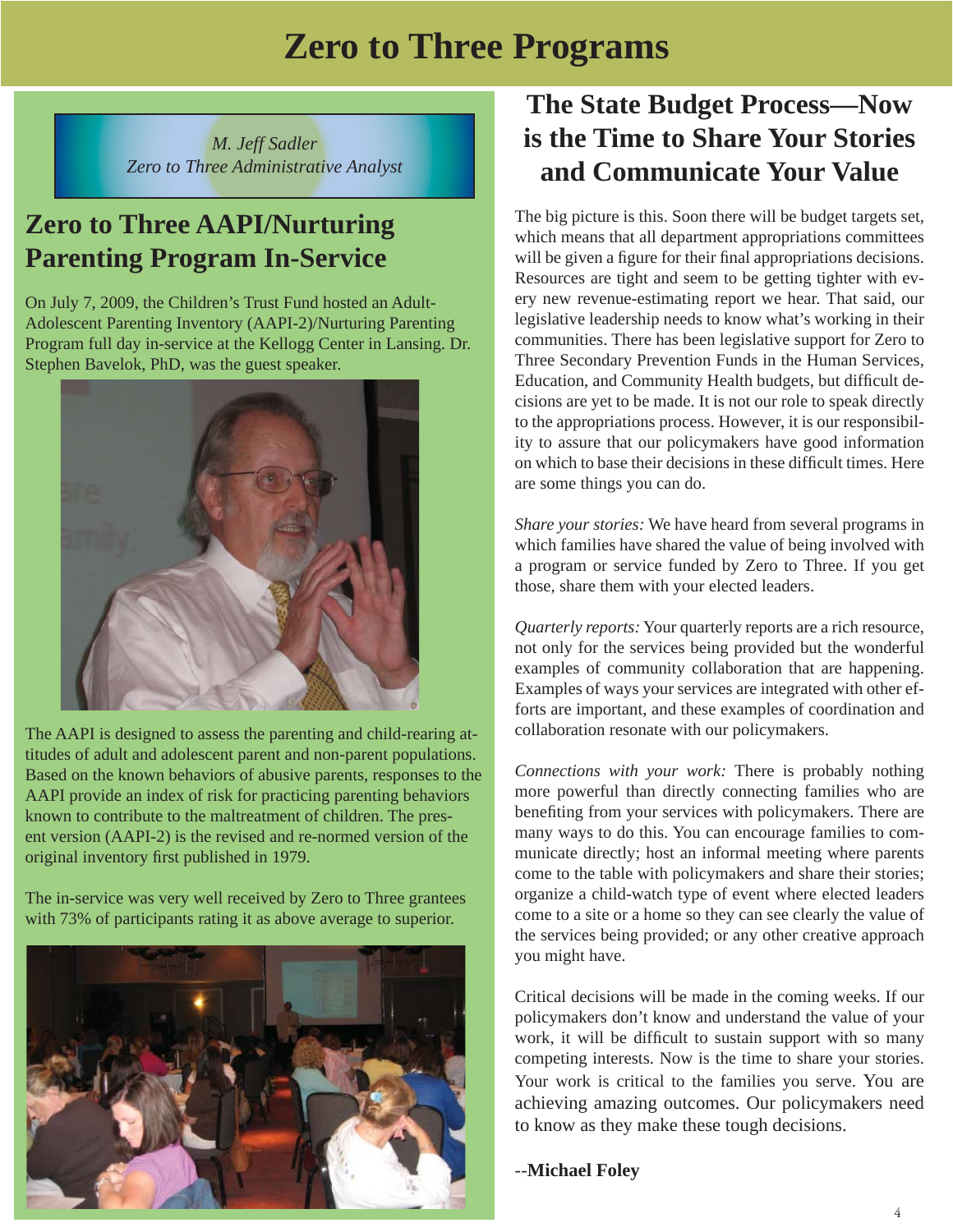## **Special Announcements**



### **Free online leadership training for child welfare supervisors**

The National Child Welfare Workforce Institute, a member of the T/TA network of the Children's Bureau, will offer a learning opportunity for child welfare supervisors: the Leadership Academy for Supervisors (LAS).

The LAS is an exciting resource for supervisors in public and tribal child welfare agencies and in private agencies that contract with the public agency to provide traditional child welfare services. This is a unique professional development opportunity to enhance leadership skills and network with others through regional peer networking forums. Certifi cates and/or CEUs are available for those who complete the training requirements. For more information visit the National Child Welfare Workforce Institute website at http://www.ncwwi.org.

### **CTF Extends Sympathy**

Kevin Moody, the husband of Children's Trust Fund Board Chairperson, Nancy Moody, passed away on July 19, 2009, after a courageous battle against pancreatic cancer. CTF extends its sympathy to Nancy Moody and the entire family for their loss. Additional information and an online guestbook to leave thoughts for the family is available at

http://www.legacy.com/obituaries/lsj/obituary. aspx?n=kevin-joseph-moody&pid=130094838.

### **Meet the New CTF Executive Director**



You are invited to meet Michael Foley, CTF's new Executive Director. Mr. Foley will be present at the following venues around the state, in order to give the general public, local councils, direct services grantees, and Zero to Three programs the opportunity to interact and offer thoughts on strengthening CTF's alliances with local communities in Michigan.

**August 5** (4:00 p.m. – 6:30 p.m.) Hosted by the Children's Trust Fund of Michigan Troppo (Troppo.org) 101 S. Washington Sq., Ste. 100 Lansing, MI 48909 Open to the Public (no R.S.V.P. necessary)

**August 12** (9:30 a.m. – 12:00 p.m.) Hosted by Lori Antkoviak, J.D., Executive Director Safe Harbor Children's Advocacy Center 402 Trowbridge Allegan, MI 49010 Phone: (269) 673-3791 E-Mail: lantkoviak@safeharborallegan.org Open to all Grantees (please R.S.V.P if attending)

**August 13** (9:30 a.m. – 11:30 a.m.) Hosted by Mimi Otto, Executive Director Kalamazoo County Child Abuse & Neglect Prevention Council 3299 Gull Road, G-16 Nazareth, MI 49074-0275 Phone: (269) 552-4430 E-Mail: mimi@kcan.org Open to all Grantees (please R.S.V.P. if attending)

To R.S.V.P, please contact Derrick Hartwell at HartwellD@ michigan.gov (R.S.V.P. is not required for the August 5 event in Lansing). Please R.S.V.P. by August 8 if attending one of the events. If a meet and greet is currently not planned in your area, please feel free to contact Derrick Hartwell at 517-373- 4320 to schedule a possible date and time for your local council to meet with Mr. Foley.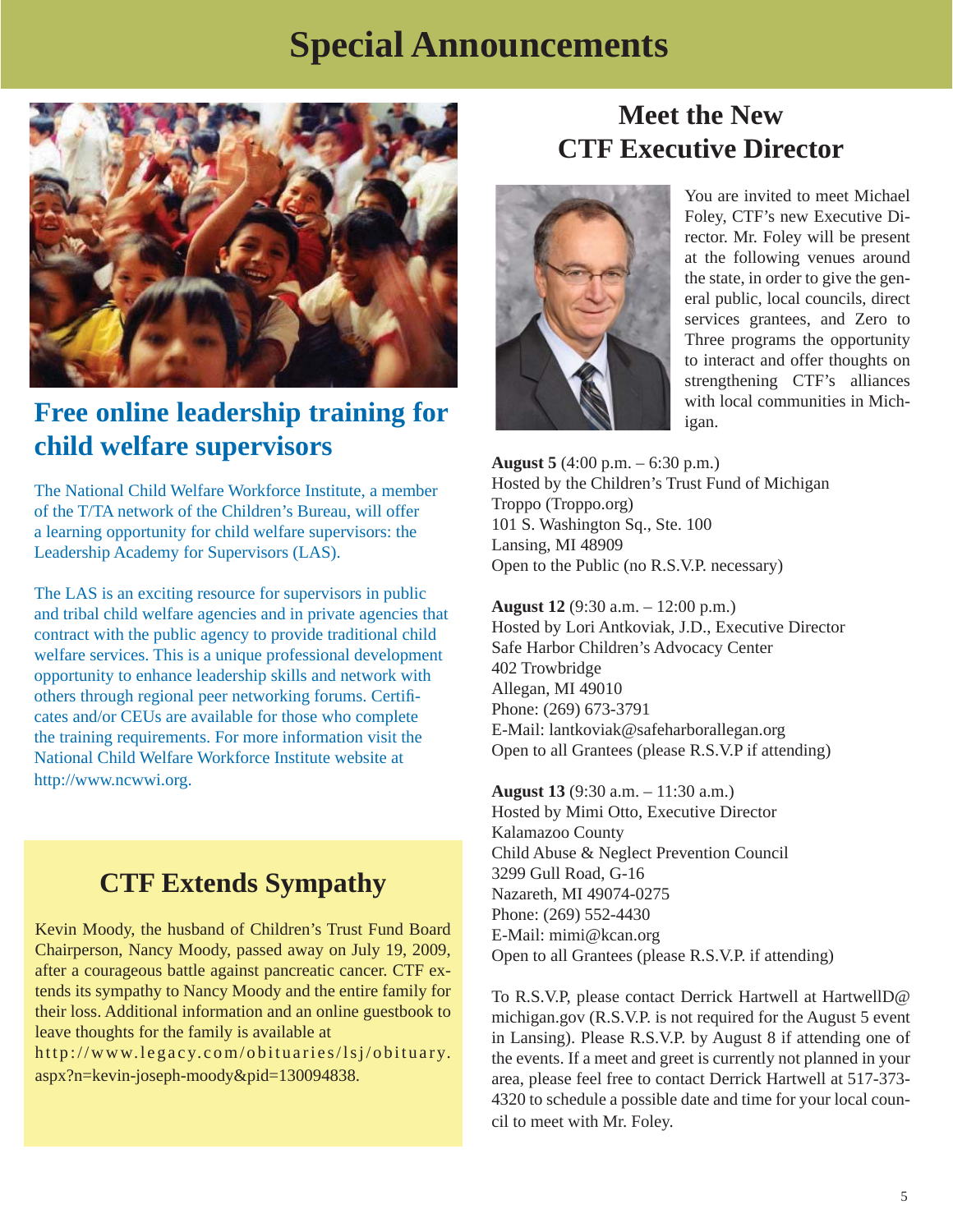## **Executive Director**

*Michael Foley Executive Director*

With the release of this month's newsletter, I have now been with the Trust Fund for a month. The month has flown by in what has been, in many ways, a whirlwind of getting oriented to our work and learning all the systems. Though the orientation has at times felt all consuming, here are a few observations from my first month at the Trust Fund.

As noted elsewhere in this edition, we're about to conduct our seventh *Cherish the Children* Auction. This event has grown over the years to the point that it is a significant source of support for the child abuse prevention programming that we back in every corner of the state. Last year we raised over \$400,000, and we're working hard to be even more successful this year. What has been both humbling and an inspiration to me, is to see the number of tremendously busy and talented people from all walks of life who give of their time and energy to make the auction the success it is. I know that the commitment to this event is because so many understand our mission and purpose and folks are willing to make a stand with us on the important issues of neglect and abuse prevention. We will look for ways to acknowledge and thank everyone connected to this event, but for now, thank you to one and all!

We have a bright, hard-working staff. The amount of quality work that is done by a small group of people is incredible. We're doing special events (see above), providing technical assistance and support, administering a large number of contracts (councils, direct service, and Zero to Three), partnering on special projects, working with state and national networks, and handling all the administrative functions related to it all. CTF is fortunate to have not only such a dedicated staff, but a staff that genuinely enjoys what they do.

Our Board is also working hard to support the work of CTF. Members are participating in the Committee work leading to the *Cherish the Children* Auction, lending their expertise to finance and budget work, and educating our policymakers on the important services we support in communities throughout the state. We have a Board with a wide range of experience and expertise, and they willingly contribute in ways that are making us a stronger organization.

I have only begun to visit our local councils and other partners. My initial impression is that our statewide network is comprised of dedicated advocates for the children and families in their communities. Already I've seen examples of quality programs and services as well as special event fundraising efforts that both bring needed resources to community efforts and engage a wide array of community partners in the work.

Lake Superior CANADA ronwood Marquette Joseph J Sault Ste, Marie Iron Mountair Cheh ekinac Menominee Huron Bridge averse City WISCONSIN Ludington ê Midland tichigal Bay City Saginaw Muskegor Grand Rapids Flint Huror Lake  $C1251$ LANSING Pontiac Warren Battle<br>Creek Kala nazoo<sub>a</sub> Ann Detro Lake Erie Benton<br>Harbor **ILLINOIS IOWA** Arbor fonnoe INDIANA 0810

eweenaw Pen

All in all CTF is moving along nicely on a variety of fronts.

Like any other organization in these difficult times, we are not without our challenges; but with the energy and passion focused on our work from everyone involved, we will continue to build on our strengths. We will expand and improve our capacity to support community efforts. In the end, our mission is critical to so many children in Michigan. With so many on board and supportive of our work, there are good things ahead for CTF and the work we support throughout the state.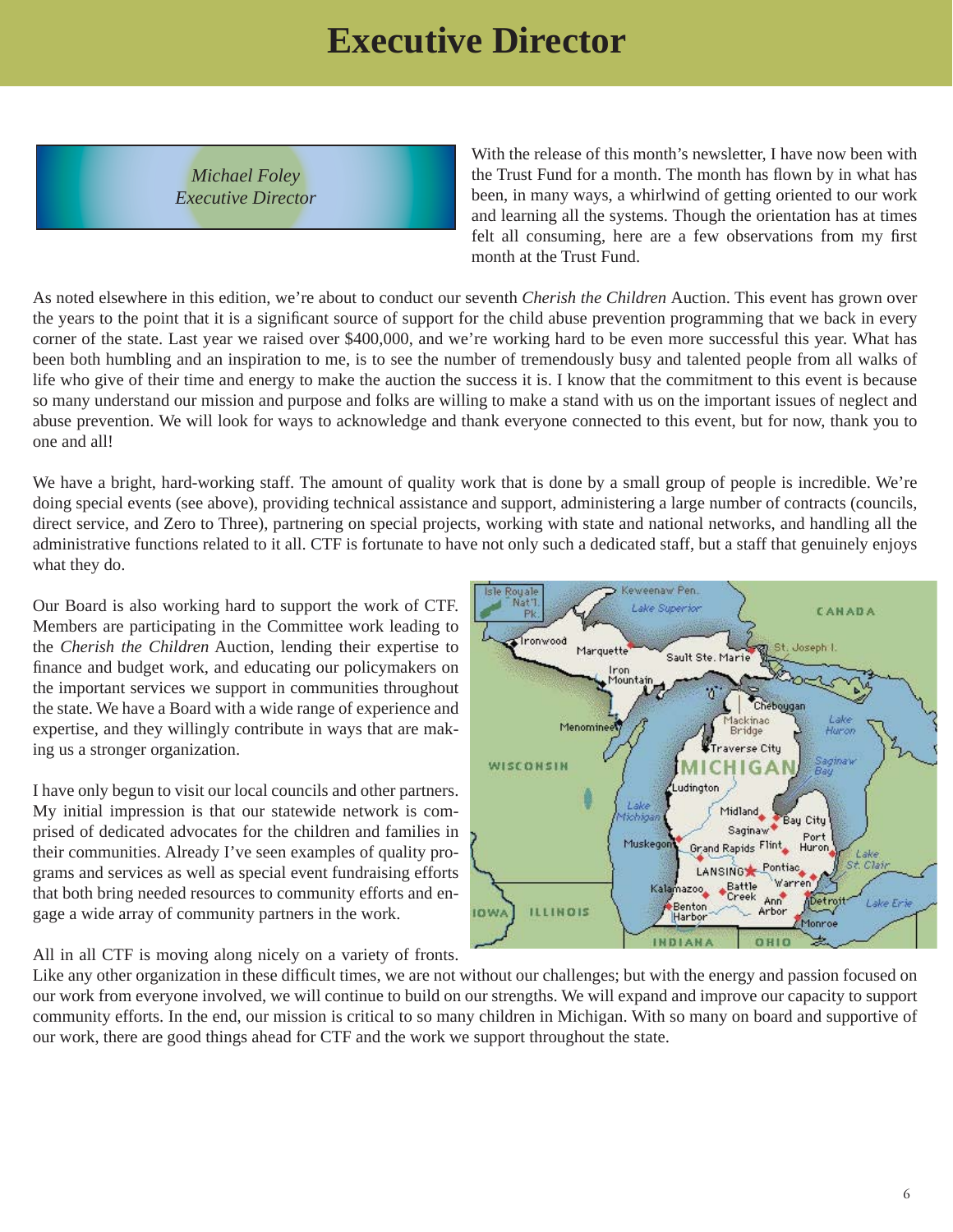## **Research and Resources**

### **Guide Seeks To Heal the Wounds of Children Exposed to Violence**

The Office of Juvenile Justice and Delinquency Prevention's Safe Start Center has published "Healing the Invisible Wounds: Children's Exposure to Violence." The guide, which is available in English and Spanish, offers informative tips on how to recognize the signs of children's exposure to violence and helpful advice on helping children thus exposed. Exposure to violence is a pervasive problem that crosses all ages, and the guide provides specific information pertaining to children of various ages, as well as a list of useful resources. "Healing the Invisible Wounds: Children's Exposure to Violence" and related resources, including a Quick Reference Guide, are available at www.safestartcenter.org.

### **Covering Child Sexual Abuse**

The Journalism Center on Children and Families has a resource available entitled "Covering Child Sexual Abuse." The resource is available online at http://www.journalismcenter.org.

### **Family Engagement: A Web-based Practice Toolkit**

NRCFCPPP announces "The Family Engagement: A Webbased Practice Toolkit" which was funded through a cooperative agreement between the Hunter College School of Social Work in New York and the Children's Bureau to the National Resource Center for Family-Centered Practice and Permanency Planning. This toolkit is intended as an online tool for programs, states and tribes where promising practices, programs and resources are made available. It can provide an opportunity to connect with colleagues and share program successes and challenges. The toolkit is available online at http://www.hunter.cuny.edu/socwork/nrcfcpp.

### **Children's Central Research**

On August 12, from 2:00-4:00 p.m., Anna McAlister and Bettina Cornwell will be guests of Children's Central to review their latest research entitled "Collectible Toys as Marketing Tools: Understanding Preschool Children's Desire to Collect." It will take place in room 191 (the Deeb Conference Room) of the Communication, Arts, and Sciences Building at MSU. Directions are available at http://cas.msu.edu. For more information contact Nicole Marble at 517-432-2365.

Dr. McAlister, a psychologist at the University of Queensland in Australia, and Dr. Cornwell, an expert in sponsorship and consumer behavior at the University of Michigan, co-authored this year's best paper winner at the American Academy of Advertising conference, "Preschool Children's Persuasion Knowledge: The Contribution of Theory of Mind and Siblings." Individually and together they have published several papers on related topics.

### **Free Child Care Aware Parent Network**

A series of free webinars for parents and early childhood professionals are available from NACCRRA's new online network, Child Care Aware Parent Network. Child Care Aware Parent Network Webinars are presented by child care experts to give you information about high-quality child care and other topics that are of interest to you. They are designed specifically for busy parents, grandparents, and professionals who want to learn more but have very little time.

#### **Brain Development: You Can Easily Make a Positive Difference!**

Wednesday, August 5, 2009, 8:30 p.m. - 9:30 p.m. (EDT) Presenter: Deborah McNelis Click here to learn more and register now: https://www2.gotomeeting.com/register/848696819

#### **My Body Belongs to Me!**

Keeping Your Child Safe from Sexual Abuse: A Prosecutor's Advice Tuesday August 25, 2009, 8:30 p.m. - 9:30 p.m. (EDT) Presenter: Jill Starishevsky Click here to learn more and register now: https://www2.gotomeeting.com/register/255794699

#### **Playing to Learn: Why High-Quality Child Care Must Include Play**

Wednesday, September 16, 2009, 8:30 p.m. - 9:30 p.m. (EDT) Presenter: Dr. David Elkind Click here to learn more and register now: https://www2.gotomeeting.com/register/2640559637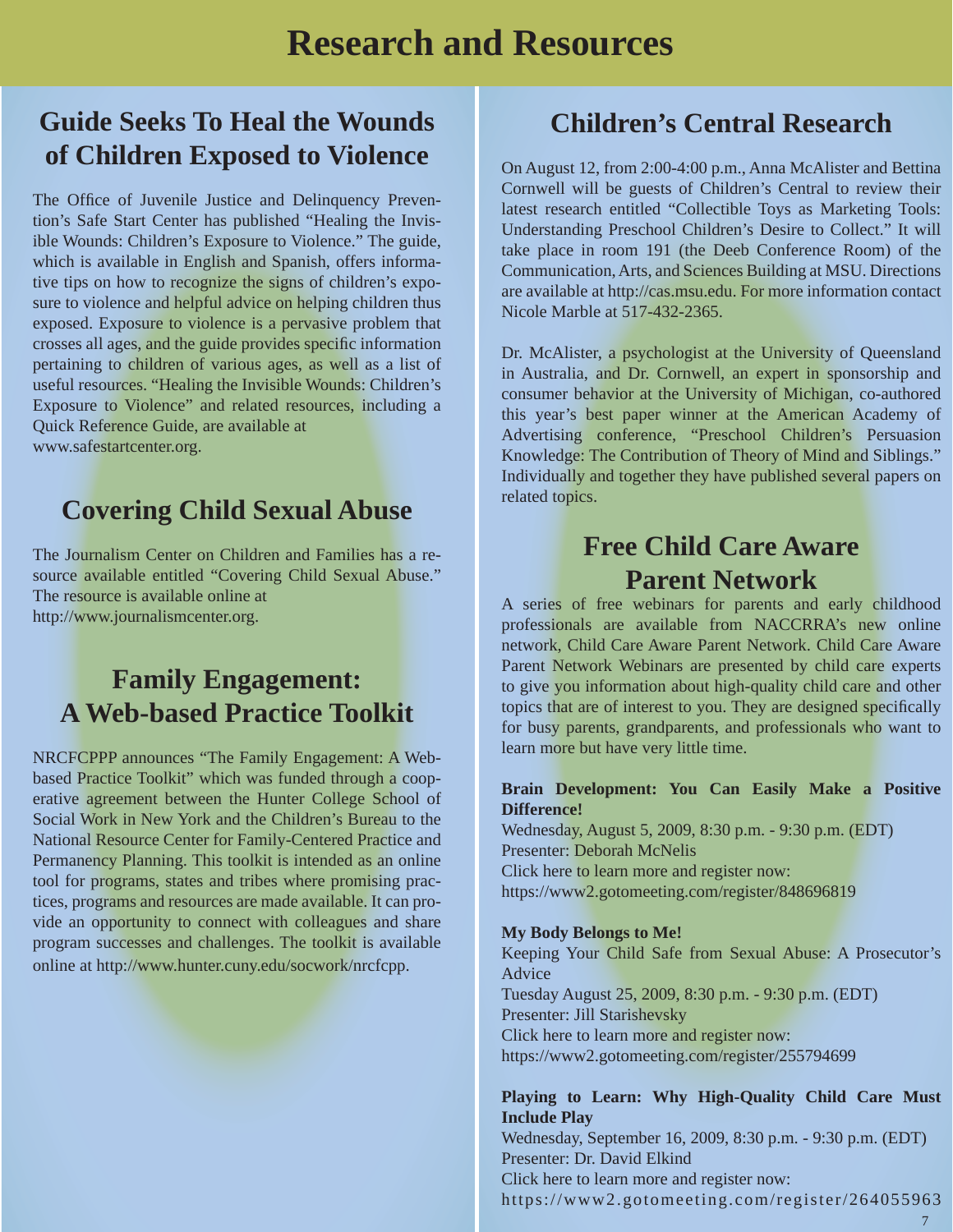## **Technical Assistance**

#### **Save the Dates!**

#### **Upcoming Protective Factors Webinars**

Two upcoming learning opportunities will provide information on the protective factors and the Protective Factors Survey (PFS). The first learning opportunity is a nationwide webinar being hosted by FRIENDS. The second is specifically for CTF grantees and will cover use of the PFS, which new direct service grantees will be using. We hope you are able to join the discussions! Please contact Sarah Davis at CTF with any questions about the webinars.

#### *Protective Factors: Applying Theory to Practice*

#### *When: Thursday, August 20, 2:00 p.m. – 3:30 p.m., EST*

What: Join the FRIENDS National Resource Center and staff from the Strengthening Families Initiative to explore how Community-Based Child Abuse Prevention (CBCAP) programs can provide services that build and increase protective factors. The primary focus of this webinar will be on how CBCAP leads are using a protective factors framework to shape their prevention program strategies. State CBCAP leads will share their experiences in applying protective factors theory into practice. Time will be reserved for an in-depth question and answer period. Webinar content will also include a brief overview of research underpinning the Protective Factors and discuss the relevance of protective factors to CBCAP.

Registration information will be provided soon.

#### *Using the Protective Factors Survey*

#### *When: Tuesday, September 15, 11:00 a.m. – 12:30 p.m., EST*

What: CTF will offer a training on the FRIENDS Protective Factors Survey (PFS). The PFS is a pre/post evaluation tool for use with caregivers receiving child maltreatment prevention services. Our FRIENDS T/TA coordinator, Edi Winkle, will provide a webinar training that covers:

- An overview of the protective factors: what they are and how they are used in prevention programs.

- A description of the PFS and its use.
- A description of the PFS database.
- $-$  Q&A.

All local councils and direct service grantees are invited to attend. **Please note: new direct service grantees (starting October 1, 2009) that will be using the PFS for program evaluation are required to attend this training.** Prior to the training, grantees are encouraged to visit the FRIENDS website at http://www. friendsnrc.org/outcome/pfs.htm to learn about and download the tool, and to identify program staff who will be administering the PFS.

An announcement about the training and a registration link will be distributed in mid-August. We look forward to having you and your program staff join us to learn about this exciting tool!

#### *2009 Annual Training*

The 2009 CTF annual training will be held on November 12 and 13 at the Kellogg Center in East Lansing. This year's training will coincide with the MSU conference "Consumer Culture and the Ethical Treatment of Children: Theory, Research and Practice." This conference will present sessions on the latest research being conducted by acclaimed U.S. and international specialists and academics. **The CTF training will also feature workshops on fundraising, protective factors, program models, evaluation, and more.** The wide variety of speakers and workshops will provide excellent learning opportunities for program coordinators, staff, board members, and parents.

CTF encourages grantees to attend both days of training (at a minimum all CTF grantees are required to attend on November 12). CTF will cover registration and food costs for up to two attendees per direct service and local council grant for both days of training. Registration materials will provide information on costs for additional attendees, who are welcome to attend. If you have conflicts with the training date, please contact your grant monitor as soon as possible.

Online registration for the training will be available in late summer. However, we encourage you to make your room reservation at the Kellogg Center, as rooms available at the state rate are limited. To make reservations, call (800) 875-5090 and note that you are with the CTF training. Visit www.kelloggcenter. com for more information about the training site. If you have questions about the training, please contact your grant monitor. More details will follow soon!

#### **Best Practices Work Group**

CTF is forming a Best Practices/Program Standards Work Group. The vision for this group is to help local councils and direct service grantees develop and evolve their evaluation, outcomes, and evidence-based and evidence-informed practices and programs (EBP/EIP). Other areas to explore will include peer review, outcomes, and measurement tools. Please notify either Emily or Sarah if you are interested in participating in this group.

#### **CAP Month & Fundraising Work Groups**

CTF is seeking volunteers for two work groups. One will help shape our Child Abuse Prevention Month planning and the other will address fundraising efforts and opportunities. Local council and direct service grantees are welcome to participate. Please contact Emily if you are interested in joining either group.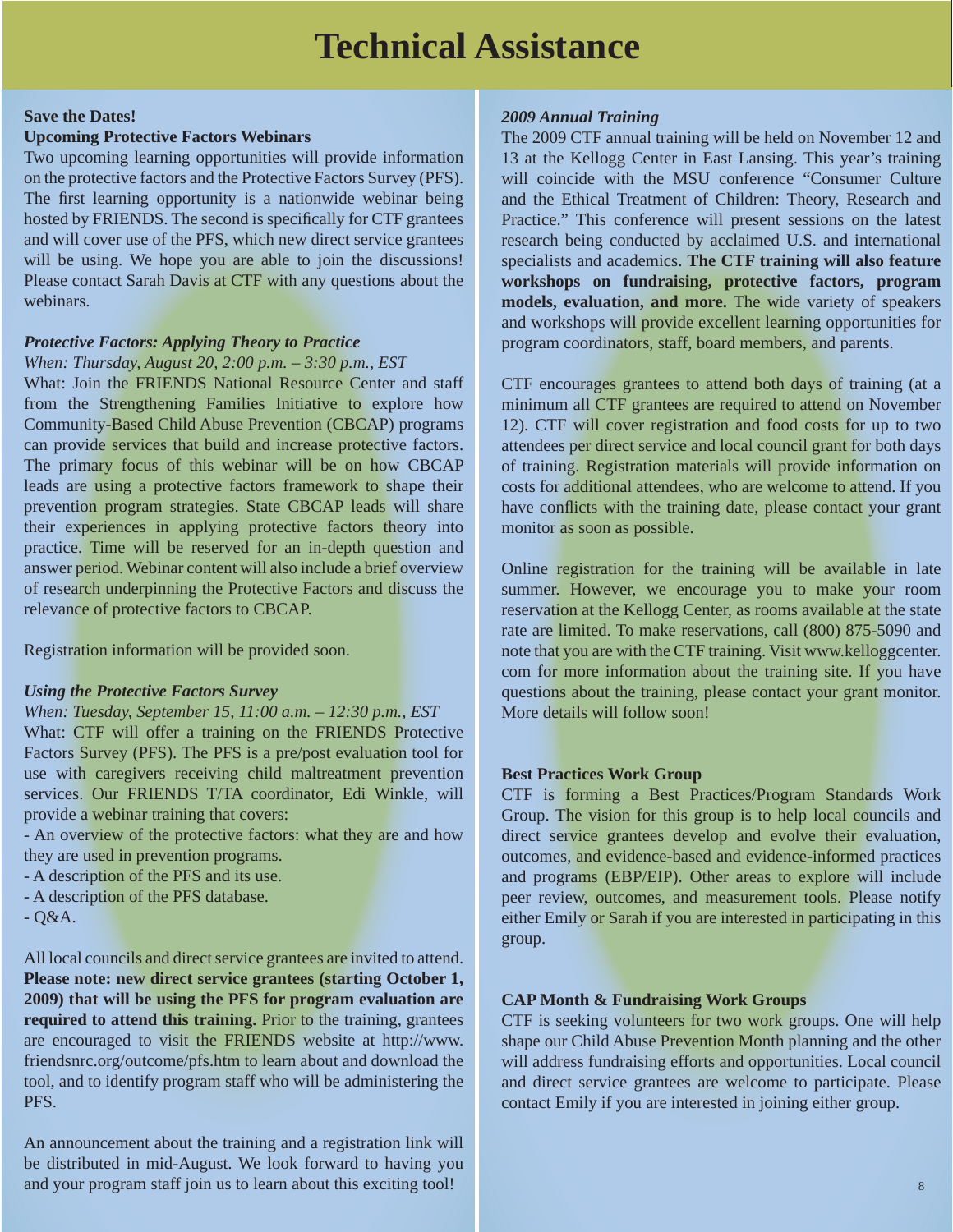#### **News on the Ethical Treatment of Children from MSU-APRR Children's Central www.childrenscentral.msu.edu**

#### **Researchers fi nd more evidence that abuse begets abuse**

Researchers from three Canadian universities have added to the argument that adverse childhood experiences (ACEs)—namely abuse and neglect—contribute to the likelihood of the abused becoming the abuser in a paper published in Youth and Society Online, May 12, 2009 (*The Journal of Youth and Society*). Their study, entitled "The Relationship between Adolescents' Experience of Family Violence and Dating Violence," confirms that experiences of family victimization and aggression are risk factors for dating violence in male and female teenage relationships.

The authors, comparing 471 adolescents (aged 12 to 19), confirmed that "adolescents carry negative childhood experiences of family violence into their intimate relationships in different ways, depending on gender and level of risk. Female adolescents who had been victimized by either of their parents were at greater risk for victimization …within their dating relationships.

"High-risk adolescent males who reported childhood victimization were at a particularly high risk of being aggressive toward their girlfriends, especially if they were harshly disciplined by their father. The extent of aggression toward parents predicted aggression toward dating partners, particularly for girls." For the full article, please visit http://www.childrenscentral.msu.edu/outreach.html (click on *The Journal of Youth and Society*).

#### **Childhood obesity increasingly linked to child abuse and neglect charges in US courts**

The mother of a 555-pound South Carolina 14-year-old boy has been arrested on child abuse charges. According to a report in *USA Today* (July 20, 2009), this case is one in a series of similar cases in which courts in at least five states have expanded their state's definition of medical neglect to include morbid obesity, and have ruled that the children are victims of neglect.

The Centers for Disease Control and Prevention and other government agencies, foundations and academic institutions have documented an alarming rise in childhood obesity in the United States. Several Michigan State University researchers in the Department of Advertising, Public Relations and Retailing (the official research, education and outreach affiliate of the Children's Trust Fund) are engaged in a variety of projects related to this issue.

Criminal child abuse charges should be a last resort, says Linda Spears, vice president of policy and public affairs for the Child Welfare League of America. "I think I would draw the line at a place where there are serious health consequences for the child and efforts to work with the family have repeatedly failed," she says.

States have been taking a variety of actions outside the courts to combat childhood obesity, according to a report released this month by the Trust for America's Health and the Robert Wood Johnson Foundation. For example, 20 states have established requirements for schools to do body mass index (BMI) screenings or other weight-related tests of children and adolescents, up from four states five years ago, the foundation said in their report "F as in Fat: How Obesity Policies are Failing in America." For the full article, please visit http://www.usatoday.com/news/health/weightloss/2009-07-20-obesityboy\_N.htm.

#### **Governors Unite and Sign Resolution against Child Abuse**

From PR News Channel (7/21/09). Twenty-two U.S. governors, gathered in Biloxi, Mississippi in a meeting of the National Governors Association (NGA), unanimously pledged their support to "do all they could to end the epidemic of child abuse in America." The resolution is part of a national campaign for Childhelp, a national non-profit organization dedicated to helping victims of child abuse and neglect. The resolution states:

*Whereas, children are America's most precious asset and deserve our most committed support and protection;* 

*and whereas, the issue of child abuse and neglect is a serious and growing problem in America;* 

*and whereas, every 10 seconds a child is abused in America;* 

*and whereas, every day fi ve children die as the result of child abuse in America;* 

*and whereas, ever year millions of children are abused in America;* 

*and whereas, due to the current economic downturn child abuse has been increasing in incidences and in severity in America.* 

*Now, therefore, be it resolved, that we, the Governors of the fifty United States of America and affiliated Territories, hereby pledge to do everything in our power to fi ght and bring an end to child abuse in America.*

"The response we received from the Governors was amazing," said John Reid, executive director of Childhelp. "They are and remain committed to putting a stop to abuse in America, and we are thankful for their support."

For the full article, please visit http://www.prnewschannel.com/absolutenm/templates/?a=1510&z=4.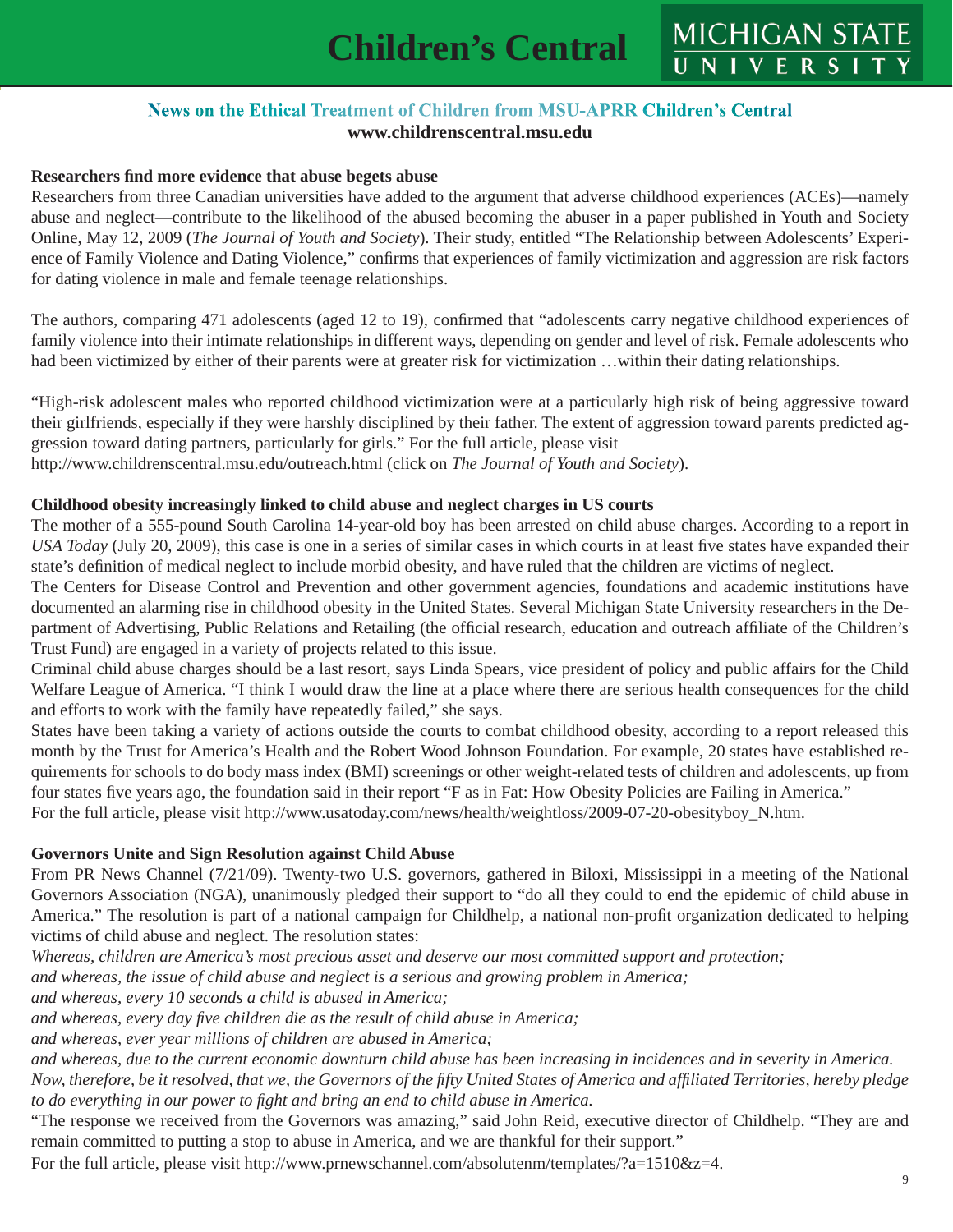# **Key Dates**



**August 5:** There will be an opportunity for those in the Lansing area to meet CTF's new Executive Director on Wednesday, August 5, 2009, at Troppo from 4:00 p.m.-6:30 p.m. See page 5 for more details.

**August 5:** *Brain Development: You Can Easily Make a Positive Difference!* webinar from 8:30 p.m. - 9:30 p.m. (EDT). See page 7 for more details.

**August 6:** CTF will host a Local Council Work Group Meeting via conference call at  $10:00$  a.m. Please contact the CTF office for call-in instructions.

August 7: CTF office is closed for the state furlough day.

**August 8:** The Clinton County Child Abuse and Neglect Prevention Council will host a Kids Run on August 8, 2009, at the St. Johns Middle School in St. Johns, Michigan. Event starts at 8:30 a.m. Ages 3-12 fill out forms on sight. Cost is \$5 per child or \$15 for a family. Medals will be awarded.

**August 12:** There will be an opportunity to meet CTF's new Executive Director on Wednesday, August 12, 2009, at Safe Harbor Children's Advocacy Center in Allegan County from 9:30 a.m.  $-12:00$  p.m. See page 5 for more details.

**August 12:** On August 12, from 2:00 p.m. - 4:00 p.m., Anna McAlister and Bettina Cornwell will be guests of Children's Central to review their latest research. It will take place in Room 191 of the Communication, Arts, and Sciences Building at Michigan State University. Directions are available at http://cas. msu.edu/. For more information see page 7.

**August 12-13:** On August 12-13, 2009, Demas will take to the roof of the McDonald's Restaurant at 918 N. Euclid in Bay City, Michigan, to raise funds for child abuse prevention in Saginaw, Bay, and Midland Counties. The WIOG Roofsit 2009 is sponsored by WIOG and McDonald's.

**August 13:** There will be an opportunity to meet CTF's new Executive Director on Thursday, August 13, 2009, at the Kalamazoo County Child Abuse & Neglect Prevention Council in Kalamazoo County from 9:30 a.m. – 11:30 a.m.. See page 5 for more details.

**August 14:** The 11th Annual Giving Hope Golf Scramble to benefit Child & Family Services (CTF's Ingham County Local Council) and their various programs is scheduled for 9:00 a.m. on Friday, August 14, at Walnut Hills Country Club. The event flyer is online at http://www.michigan.gov/documents/ ctf/August\_14\_2009\_brochure\_283633\_7.pdf.

**August 20:** FRIENDS will sponsor the Protective Factors: Applying Theory to Practice webinar on Thursday, August 20, 2:00 p.m. – 3:30 p.m., EST. See page 8 for more details.

August 21: CTF office is closed for the state furlough day.

**August 25:** Keeping Your Child Safe from Sexual Abuse webinar from 8:30 p.m. - 9:30 p.m. (EDT). See page 7 for more details.

**August 31:** The Governor's Task Force on Children's Justice and Children's Charter of the Courts will host a training on the Individuals with Disabilities Act: Special Education Issues for Children in the Welfare System on August 31, 2009, at the Kellogg Hotel and Conference Center in East Lansing, Michigan. There is no cost. Register online at http://courts.michigan.gov/scao/services/CWS/TrainingDevelopment.htm.



**September 3: CTF will host a Local Council Work Group** Meeting via conference call at 10:00 a.m. Please contact the CTF office for call-in instructions.

**September 4:** CTF office is closed for the state furlough day.

**September 7:** CTF office is closed for the Labor Day holiday.

**September 10-11:** The 14th Annual Governor's Task Force on Children's Justice Summit will be held on September 10- 11, 2009, at the Grand Traverse Resort & Spa in Traverse City, Michigan. The featured speaker is Dr. Bruce Perry. For more information contact Erika Engel at 517-241-6131.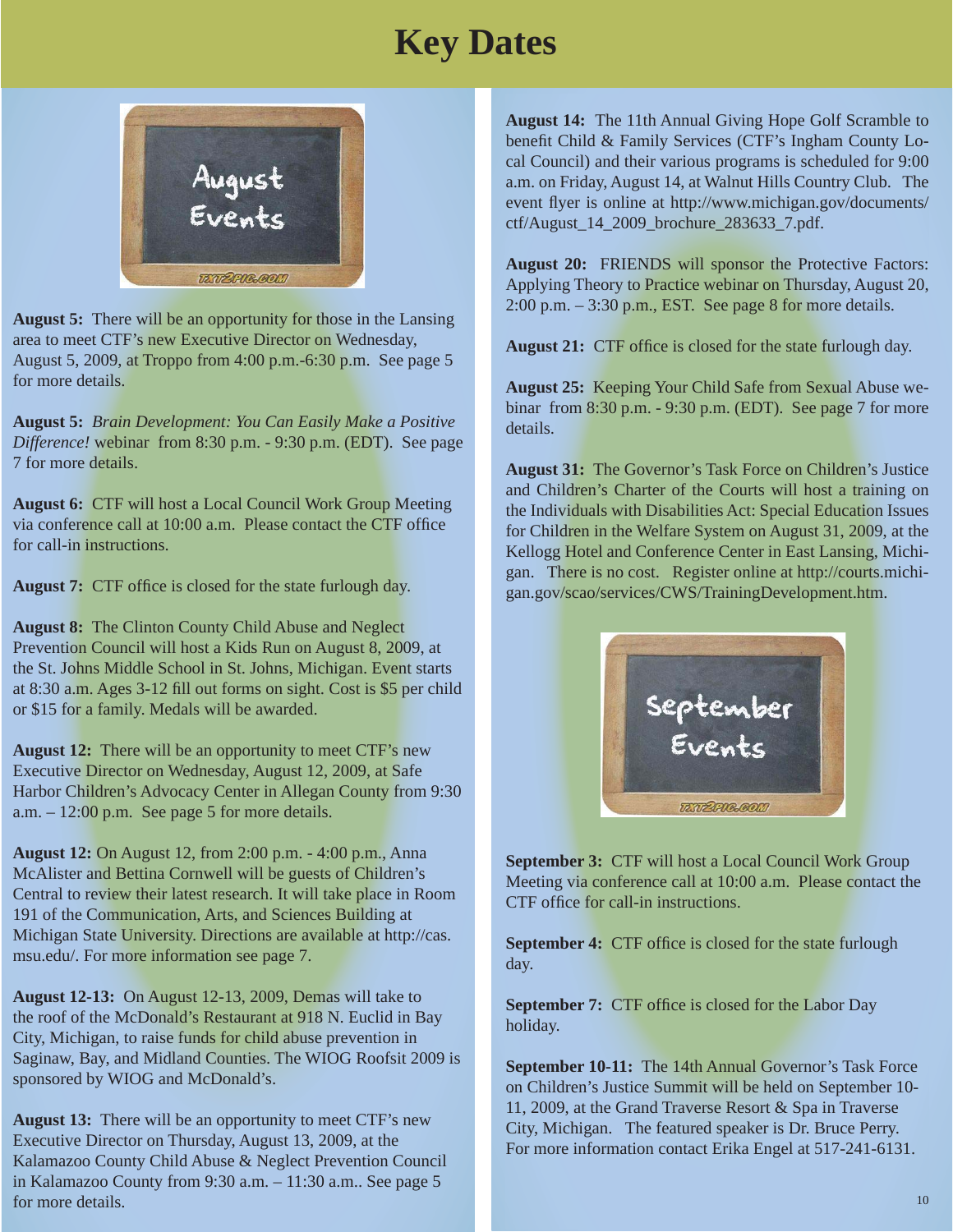## **Key Dates**

**September 11-12:** "It Takes a Team: Healing the Broken Hearts of Children" will be held on September 11-12 at Grand Valley State University. Nancy Thomas of Families by Design will be the featured speaker. For more information contact the Adoptive Family Support Network at 616-458-7945 or email registration@afsn.org.

**September 13:** Radio First and the St. Clair County Child Abuse/Neglect Council join together annually for a weeklong event at the Birchwood Mall in Fort Gratiot, Michigan. Chuck Santoni camps out on the roof of the mall for the entire week. This year's event will begin on Sunday, September 13, 2009, with the annual For Kids Sake walk. The activities begin at 12:30 p.m. at Lakeside Park and include music, giveaways, and games for children. The WALK begins at approximately 2:00 p.m. with Chuck leading the way to the Birchwood Mall. The roof-sit will last through Friday, September 19, until Chuck Santoni comes down from the roof at 6:00 p.m. For more information, contact the St. Clair County Council at 810-966-9911.

**September 14:** The Children's Trust Fund Board will meet on September 14 at 1:30 p.m. at the DTE Energy Office, 101 S. Washington Square, Ste. 700, Lansing, MI. The public is welcome to attend. For more information contact the CTF office at 517-373-4320.

**September 15:** CTF will offer a webinar training on using the FRIENDS Protective Factors Survey (PFS) on Tuesday, September 15, 11:00 a.m. – 12:30 p.m. EST. See page 8 for more details.

**September 16:** Playing to Learn webinar from 8:30 p.m. - 9:30 p.m. (EDT). See page 7 for more details.

**September 24-25:** The Children's Trust Fund will conduct a Circle of Parents Training on September 24-25, 2009, at the Holiday Inn-West in Lansing, Michigan. Contact Derrick Hartwell at 517-373-4320 for more information. See page 17 for a registration form.

**September 30:** The Children's Trust Fund's 7th Annual "Cherish the Children" Signature Event Auction will be held on the evening of September 30, 2009, at the Lansing Center. For more information on how to get involved, visit the Signature Event section of the CTF website at www.michigan.gov/ctfsignature.



**October 1:** CTF will host a Local Council Work Group Meeting via conference call at 10:00 a.m.

**October 8:** Child's Hope and Neiman Marcus are pleased to announce the fifth annual "Hopes & Dreams - A Girls' Night Out" fall fashion show and dinner, a benefit for child abuse prevention programs in Wayne County. This year's event is scheduled for Thursday, October 8, at the Ford CEC in Dearborn. For more information visit the Child's Hope website at http://www.childshope.org/HopesandDreams.htm.

**October 16:** CARE House, the Child Abuse and Neglect Council of Oakland County, will hold their signature event "Merry-Go-Round" on October 16, 2009, from 6:00 p.m. to 11:00 p.m. at The Townsend Hotel in Birmingham, Michigan. Tickets are \$150-\$250 per guest and include a black tie gala with an auction, dinner, and dancing. For more information visit http:// www.carehouse.org/event-details.asp?articleID={C39841C1- 365D-4403-87EB-A5A15ECBF751} or call 248-332-7173.

**October 16:** The Washtenaw Area Council for Children will hold their annual fundraiser "Autumn Delights – A Chocolate and Wine Tasting" on Friday, October 16, at 6:00 p.m. at Lake Forest Golf Club in Ann Arbor. Tickets are \$50 per person. For more information, please call the office at 734-434-4215.

**October 19-20:** The University of Michigan Medical School will hold its 28th Annual Michigan Statewide Conference on Child Abuse & Neglect on October 19-20, 2009, at the Inn at St. John's in Plymouth, MI.



**November 5:**CTF will host a Local Council Work Group Meeting via conference call at 10:00 a.m. Please contact the office for call-in instructions.

**November 11:** CTF office is closed for the Veteran's Day holiday.

**November 12-13:** The CTF annual training and MSU conference will be held at the Kellogg Center in East Lansing. Please see page 8 for details.

**November 26-27:** CTF office is closed for the Thanksgiving holiday.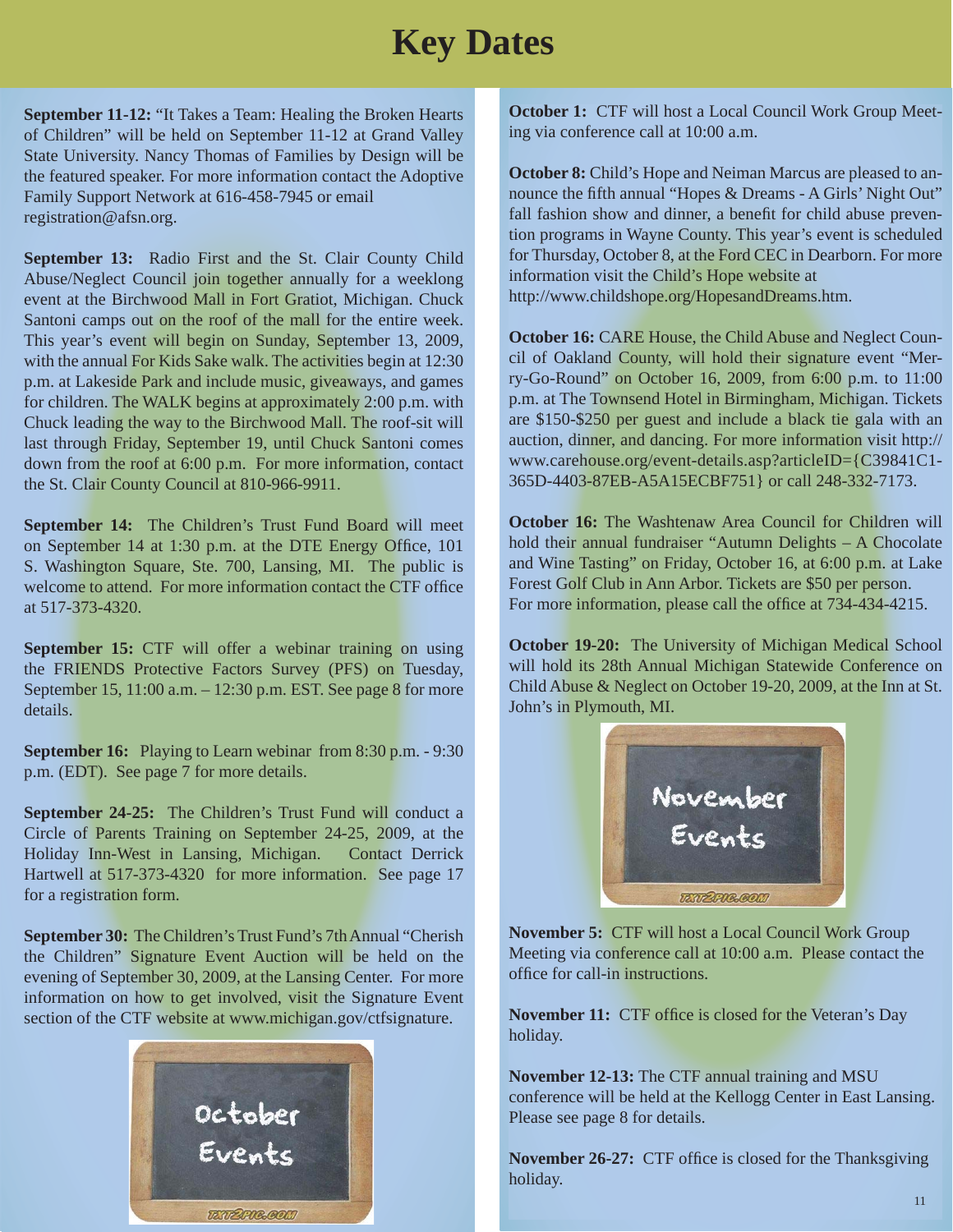# **Circle of Parents**





*Sylvia Brown Jones Circle of Parents Coordinator*

#### **Greetings to Michigan's Circle of Parents network, and ongoing THANKS for a job well done! Our goal is to continue to build statewide capacity. Collaborative partners are welcome.**

In our joint effort to assist parents in their tough job of parenting, we commit our resources and passion. You are providing invaluable parent leadership services to help strengthen Michigan's families. This page is a prelude to our state's Circle Newsletter that will publish its first issue in October 2009.

Derrick Hartwell will be completing his Internship for Community Development with CTF. Derrick's core project will be working with the COP program. He is also a single father, and has participated in some COP sessions. Derrick believes in the COP model. He will be participating in the upcoming 2-day statewide training.

I encourage Circle of Parents leaders to continue to send in your comments, stories, and input. What parenting issues are surfacing for discussion? Do you have any parents/youth that you would like to spotlight? Current highlights include:

 \*There will be a two-day statewide facilitator/parent leadership training in Lansing (Holiday Inn West) for new facilitators and parent leaders on September 24-25, 2009. The training will accommodate a maximum of 25 attendees. CTF can pay for mileage and breakfast and lunch meals. Complete details and the registration form is attached on pages 15-17.

 \*Following are some of the comments written by dads who attended the Conscious Fathering workshops (to support positive fatherhood involvement) during the past year:

"I wanted more time, this class is very interesting. We have to put machismo aside and care for our children and our partners."

"I thank the people who took the time to teach us how to be real dads."

"I really like the workshop because I learned things that I did not know about being a dad or that I had forgotten, please invite me again."

"I want to learn more about how to discipline my children, please invite to the next one."

"I like being able to practice holding, changing, and feeding a baby, and being able to learn from others that were present."

"I believe learning about taking care of our children, and their basic needs, was totally new for me. I will be able to do a great job from now on."

"This program gave me a lot of information about the right way to care for my baby and their development."

Quotes provided by Yobany Pardo, Ph.D. LP Mental Health Consultant Facilitator for Conscious Fathering workshops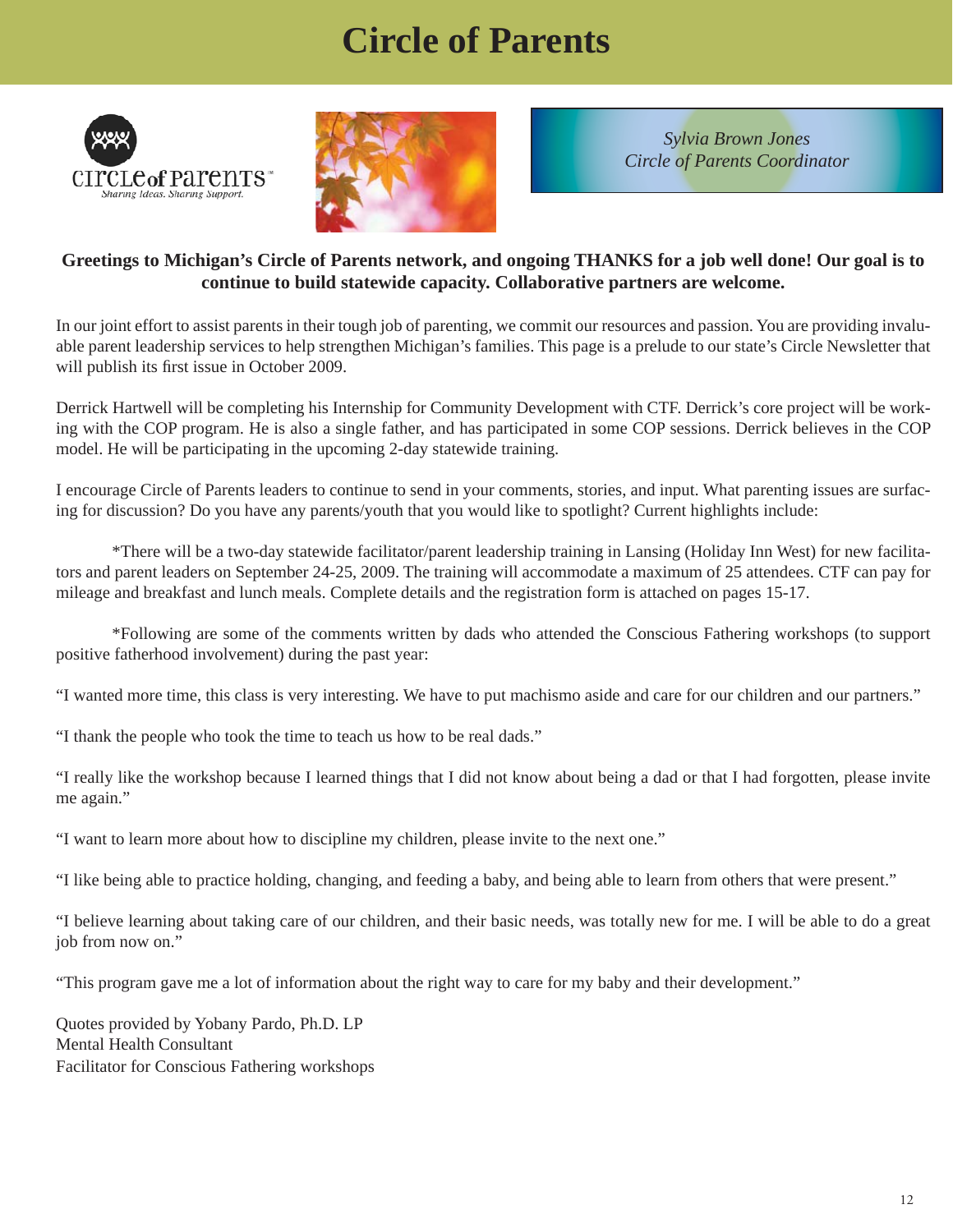## **Circle of Parents**

## **Ten Ways to Help Prevent Child Abuse**





**Be a nurturing parent.** Children need to know that they are special, loved and capable of following their dreams.

**Help a friend, neighbor or relative.** Being a parent isn't easy. Offer a helping hand to take care of the children, so the parent(s) can rest or spend time together.

**Help yourself.** When the big and little problems of your everyday life pile up to the point you feel overwhelmed and out of control – take time out. Don't take it out on your kids.

**If baby cries.** It can be frustrating to hear your baby cry. Learn what to do if your baby won't stop crying. Never shake a baby – shaking a child may result in severe injury or death.

**Get involved.** Ask your community leaders, clergy, library and schools to develop services to meet the needs of healthy children and families.

#### **Help to develop parenting resources at your local library.**

**Promote programs in school.** Teaching children, parents and teachers prevention strategies can help to keep children safe.

**Monitor your child's television and video viewing.** Watching violent films and TV programs can harm young children.

**Volunteer at a local child abuse prevention program.** For information about volunteer opportunities, call 1.800.CHILDREN.

**Report suspected abuse or neglect.** If you have reason to believe a child has been or may be harmed, call your local department of children and family services or your local police department.

Courtesy of Prevent Child Abuse America, www.preventchildabuse.org

### **Brenda's Corner**

Update on Brenda's condition. She went into the hospital on August 3 for a bone marrow transplant. The following two inspiring thoughts are submitted from a previous COP participant:

Make a Difference – Do what you can, but never forget that letting go is very different from giving up. Of all the things you can make in life, remember you make all the difference in your life. ~Author Unknown

Courage is not the absence of Fear – Put your faith, and not your fears, in charge. Courage isn't the absence of fears, but how you wrestle with them. ~ Author Unknown

#### The following inspiring thoughts are submitted from the DHS Office of Equal Opportunity and Diversity Programs, Mary **Hall-Thiam, Ed.D.**

"Believe anything is possible and look for evidence to support this belief."  $\sim$  Author Unknown

"Every great dream begins with a dreamer. Always remember, you have within you The Strength, The Patience, and The Passion to reach for the stars to change the world."  $\sim$  Harriet Tubman 13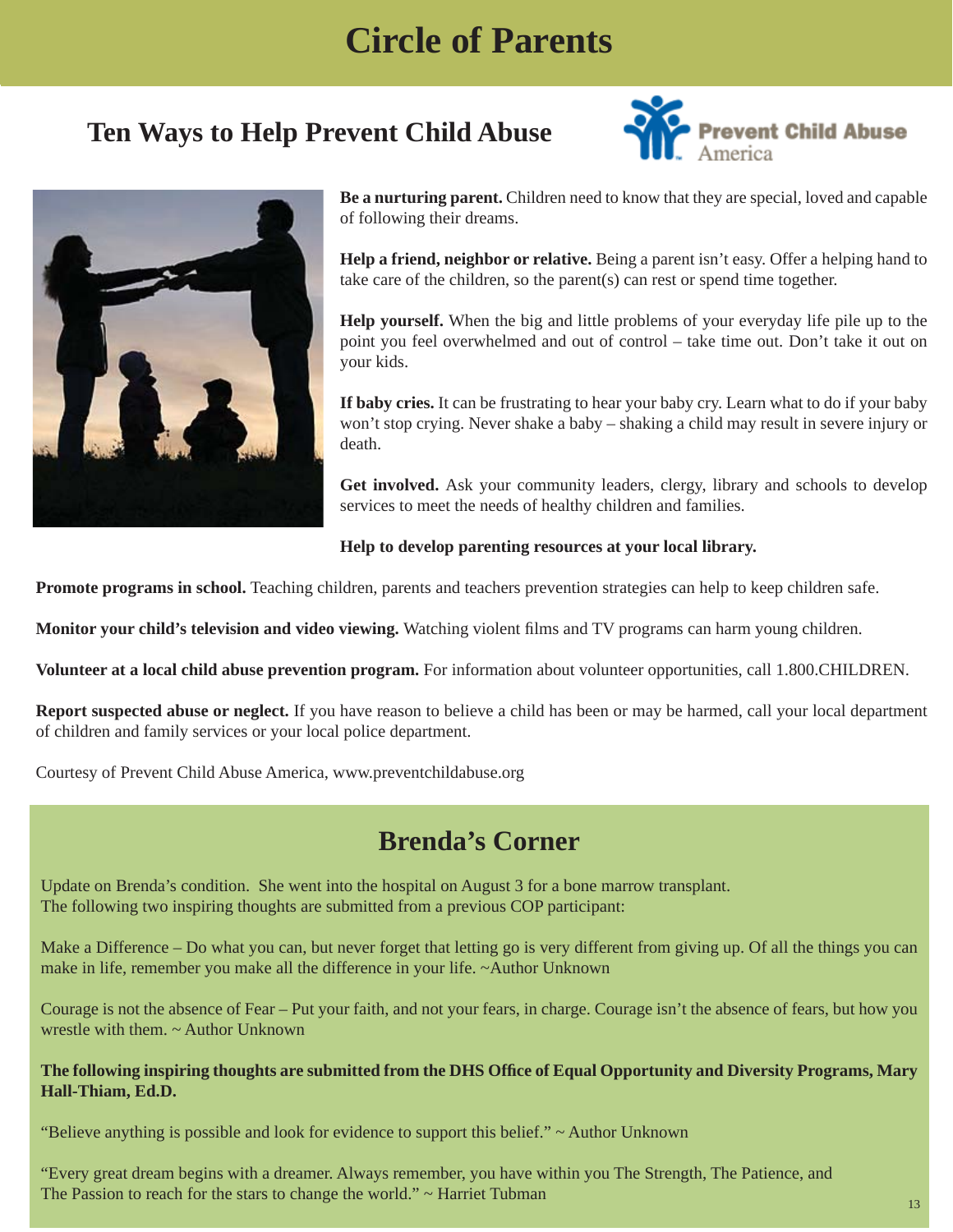## **Team News**

## **Fund Development Opportunities**

#### **Tom's of Maine Grant**

Tom's of Maine wants to support nonprofit organizations working to do good in their community. They are taking submissions until August 30, and five nonprofits will be selected to receive \$20,000 for their projects. Go to their website at http://www.tomsofmaine.com/community-involvement/project-sponsorships.aspx for information and to apply.

#### **Wal-Mart Foundation**

Wal-Mart Foundation Blue vest bucks! The Wal-Mart Foundation supports projects in education, health and wellness, job training and the environment. They are taking submissions until September 18, 2009, and the grant range is up to \$25,000. For more information, visit their website at http://walmartstores.com/CommunityGiving/8168. aspx?p=8979.

### **Signature Event Support**

Kendra Osborne and Christina Medina have joined the CTF team and will be working a 12-week contract to help provide support for the Signature Event on September 30, 2009. Kendra and Christina are very skilled and have been a tremendous assistance to Event Coordinator, Patricia Headley.

### **Michigan CTF Social Media**

Facebook Fans: 324\* Twitter Followers: 81\*

\*Effective August 5, 2009.

பு

For more information on CTF's social media program, please contact Alan Stokes or access the article in the July News Briefs.



## **Children's Trust Fund**

**Protecting Michigan's Children** 



### CTF TEAM

Michael D. Foley 517.335.1938 FoleyM2@michigan.gov *Executive Director*

Sylvia Brown Jones, LMSW 517.241.7792 Brown-JonesS@michigan.gov *Direct Service Grant Monitoring Circle of Parents Parent Leadership*

Sarah Davis 517.335.7770 DavisS11@michigan.gov *Federal Grant Application & Report Program Development Citizen Review Panel*

Derrick Hartwell 517.373.4329 HartwellD@michigan.gov *Student Assistant*

 Patricia Headley 517.241.7226 HeadleyP@michigan.gov  *Signature Event*

*Fund Development*

Christina Medina 517.241.8159 MedinaC@michigan.gov *Contractor*

Kendra Osborne 517.241.8564 OsborneK1@michigan.gov *Contractor*

M. Jeffery Sadler, MBA 517.335.4620 SadlerM@michigan.gov *Zero-to-Th ree Administrative Analyst*

Alan Stokes, MBA, MDiv 517.241.7793 StokesA@michigan.gov

*Research Analyst Internet Media, News Briefs*

Emily S. Wachsberger, MA, LPC 517.335.0671 WachsbergerE@michigan.gov *Local Council Grant Monitor*

Ļp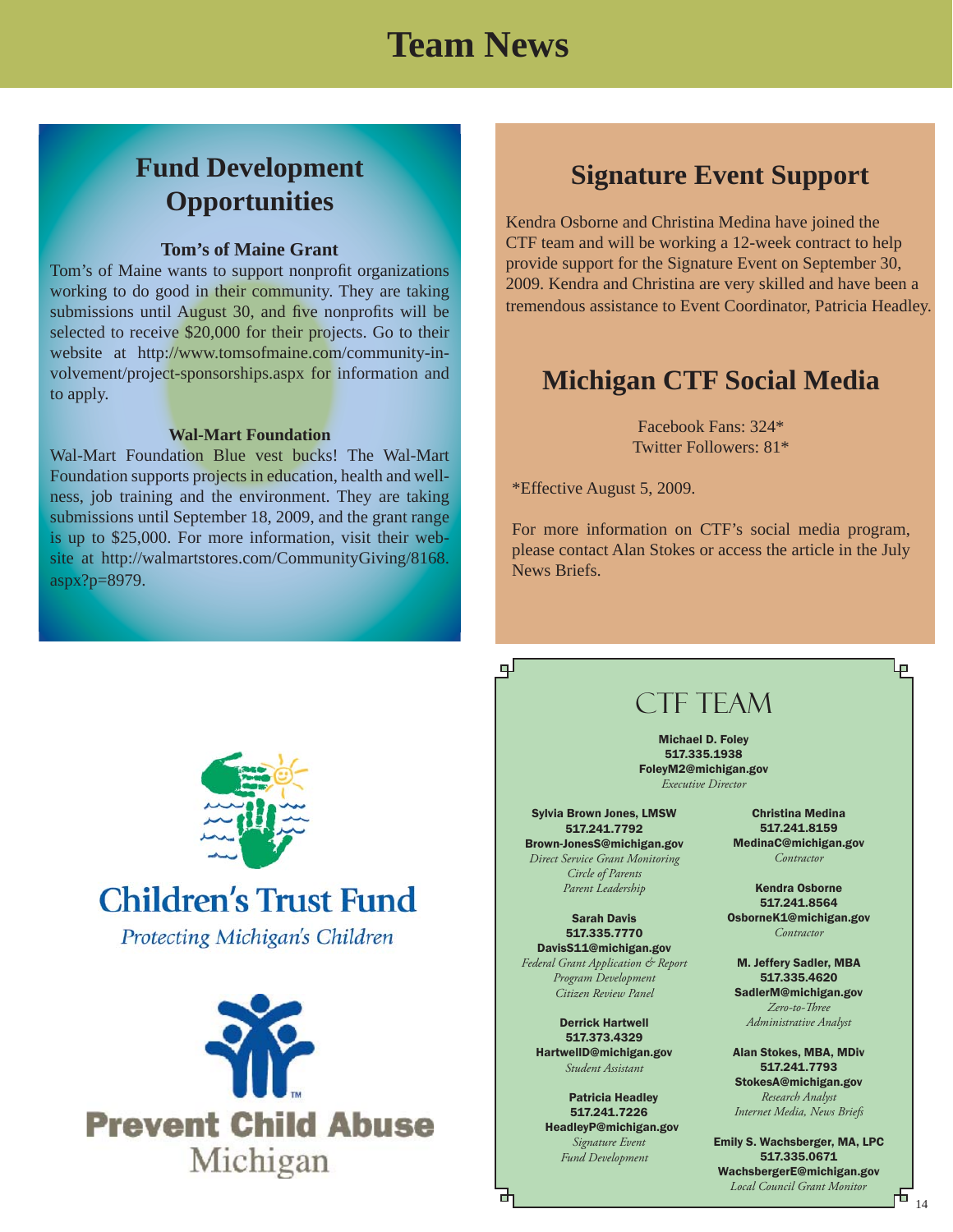



#### *What We Do*

Circle of Parents® is a growing national network of non-profit organizations and parent leaders that offer anyone in a parenting role the opportunity to participate in weekly group meetings with other parents to exchange ideas, share information, develop and practice new parenting skills, learn about community resources, and give and receive support. Groups are parent-led with the support of a trained group facilitator, are conducted in a confidential and non-judgmental manner, are free of charge and provide developmentally-appropriate children's programs or child care concurrent with the parent group meetings. Developing leadership on the individual, family, community and societal levels is a central theme of the Circle of Parents®. A Responsible Fatherhood program component was added in January, 2008. This component will be covered during the training. Michigan currently has 18 sites, with multiple groups at these sites.

Circle of Parents® utilizes the following standards to guide groups:

- The groups utilize the mutual self-help support model.
- A trained group facilitator and parent leader facilitate the support groups.
- Open groups meet weekly and are offered at no cost to any participant.
- Driven by parent need and feasibility, a no-cost children's program is available; if not possible, then quality childcare is provided.
- The group facilitator, parent leader and other group members are available to one another between group meetings.
- Groups are ongoing, require no intake, and, with few exceptions, are open to all parents.
- Group members are assured of confidentiality in a non-judgmental environment within the limits of the law.
- Community resource information that supports healthy family development is available to all group members.

#### *Parent Leadership*

Circle of Parents® participants gain the knowledge and skills to function in meaningful leadership roles and represent a "parent voice" to help shape the direction of their families, programs and communities. Parents and professionals build effective partnerships and share responsibility, expertise and leadership decisions.

By promoting parents as leaders, participants in Circle of Parents® groups are empowered and prepared to take on leadership roles in their families and on the community, state and national levels.

Parent leadership, which is at the heart of Circle of Parents®, enables parents to contribute to the effectiveness and responsiveness of organizations as they participate in family support program and policy development.

#### *Research Based*

Focus groups and evaluation indicate that Circle of Parents® participants:

- become empowered to influence other parents and their community;
- feel supported and connected to other parents;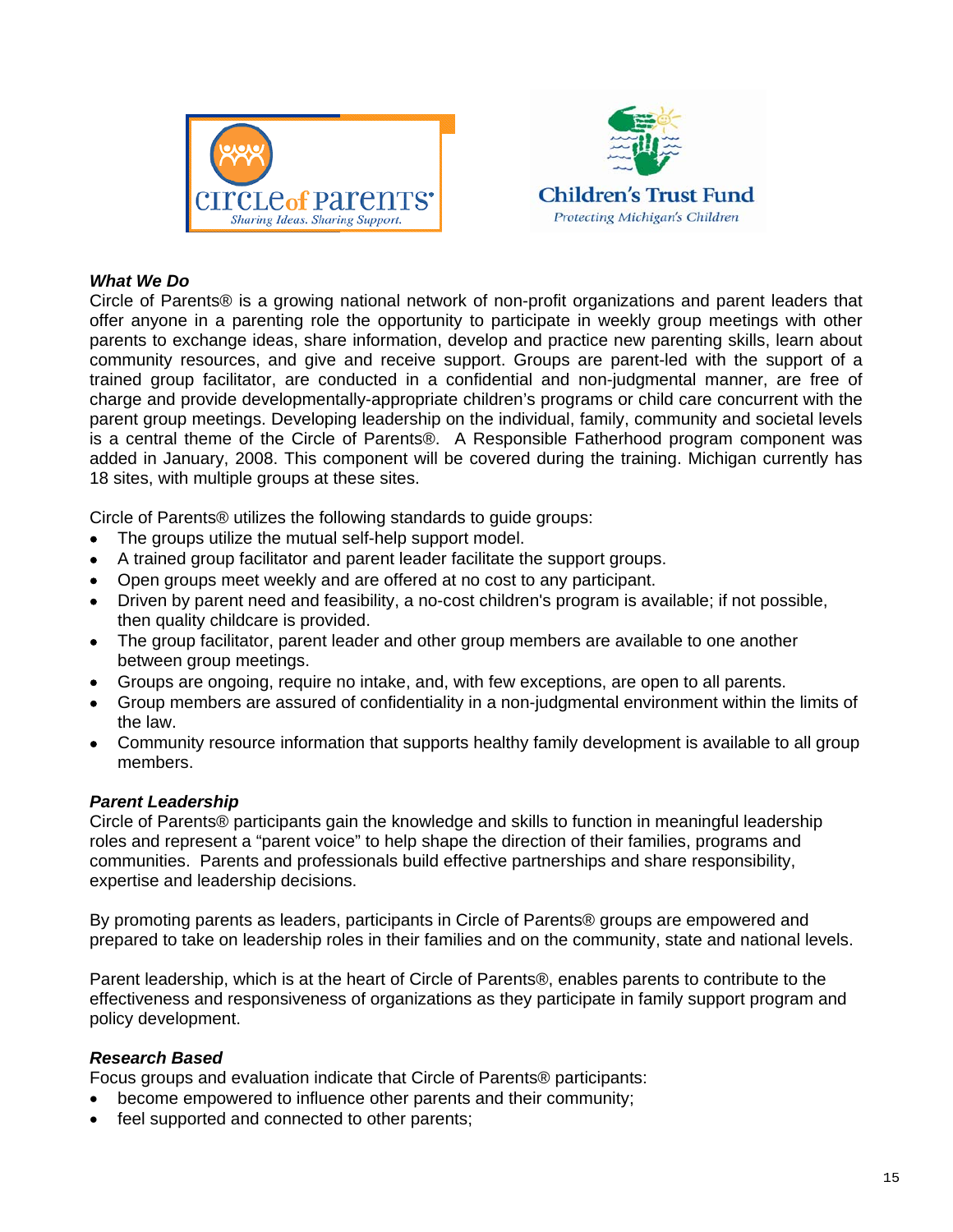- learn how to parent children as they grow;
- learn about non-violent ways to discipline children and learn more about themselves and how this awareness helps them to become better parents; and
- gain knowledge about meeting family needs from resources and materials that are provided.

Throughout Michigan, Circle of Parents is being used as the catalyst for developing parent leadership and involvement throughout the community. Fully honoring principles of mutual respect, equal contribution and shared leadership, parents become empowered to influence other parents and their community-advocating on behalf of their children and families.

#### *Who should attend?*

- Program Managers/Coordinators
- Parent Educators
- Parent Leaders (fathers welcome)

#### *What will attendees learn?*

- How to Develop, Implement and Evaluate the Circle of Parents ® Model
- The importance of promoting "parental balance," and "positive fatherhood involvement"
- The importance of creating father friendly organizations
- How to use Circle of Parents® Model as a Catalyst for Developing Parent Coalitions
- Group Dynamics
- The Art of Group Facilitation
- Developing Parent Leadership
- Circle of Parent® Group Structure and Operations
- How to Apply Leadership Skills to Local and State-Wide Advocacy

#### *Training Information (Only 25 slots available - Register Early)*

- *Where:* , Holiday Inn Lansing West, Lansing, MI
	- o Capital Room In the Conference Center
	- o Driving directions, parking, and booking your hotel reservations, information can be obtained from the following link: [http://www.holidayinn.com\lansing-west](http://www.holidayinn.com/lansing-west)
- *When:* Thursday, September 24, 2009, 8:00 AM 5:00 PM & Friday, September 25, 8:00 AM 4:00 PM
- *Cost:* Training and materials will be provided to participants at no charge. Mileage (.585 per mile if traveling over 70 miles), Breakfast and Lunch is also provided. Participants will be responsible for lodging, and dinner.

#### *Where to Stay:*

Holiday Inn Lansing West 7501 W. Saginaw Hwy Lansing, MI 48917 Phone: (517) 627-3211 Fax: (517) 627-5240 Check-in Time: 4:00 pm/Check-out Time: 12:00 pm

The Holiday Inn Lansing West Hotel & Conference Center features 244 well appointed guest rooms with Free High Speed Wireless Internet Access throughout the hotel. It also has over 16,000 square feet of flexible meeting space, to accommodate up to 400 guests. The room rate will be \$65.00 per night, plus taxes.